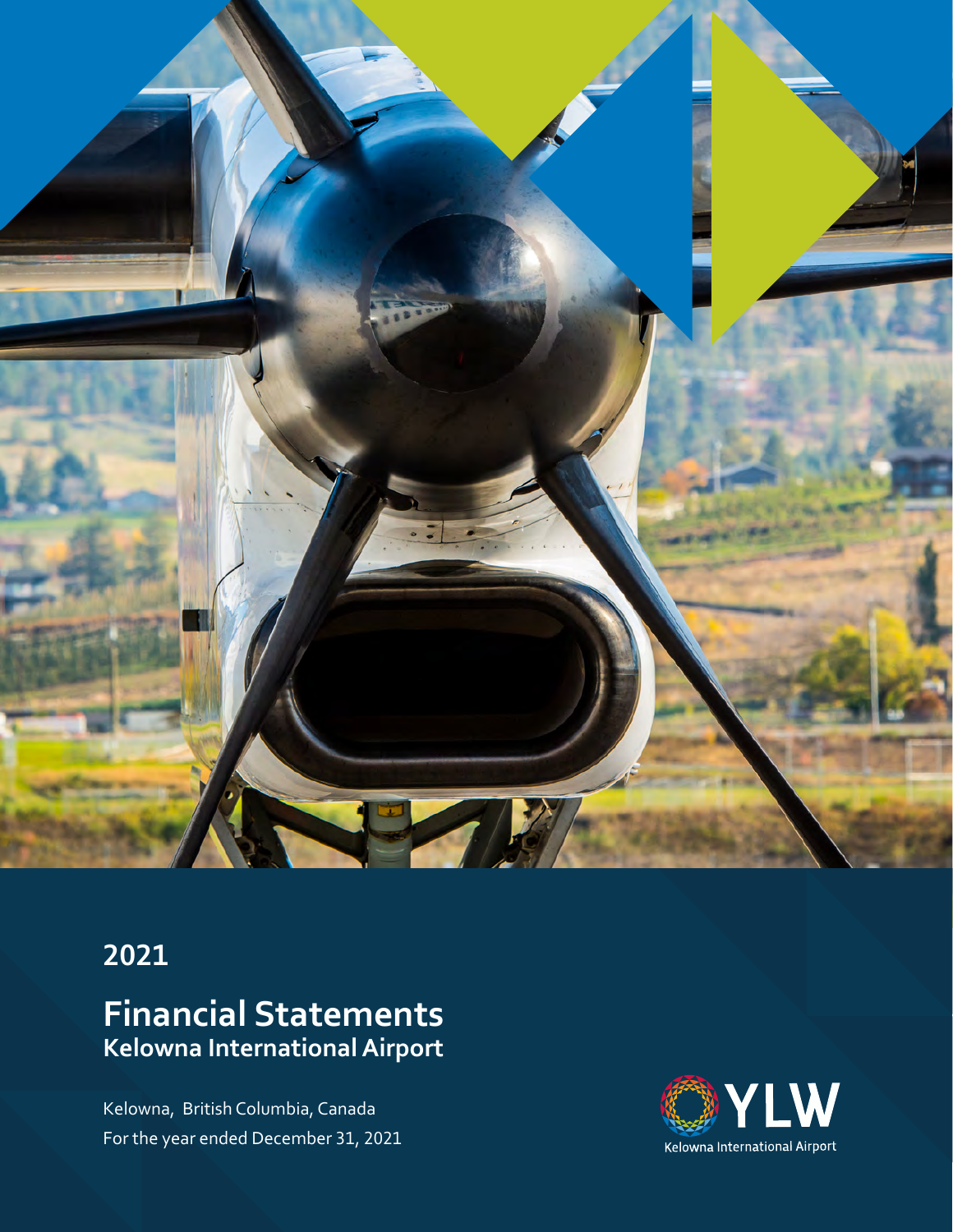# **CONTENTS**

### **PAGE**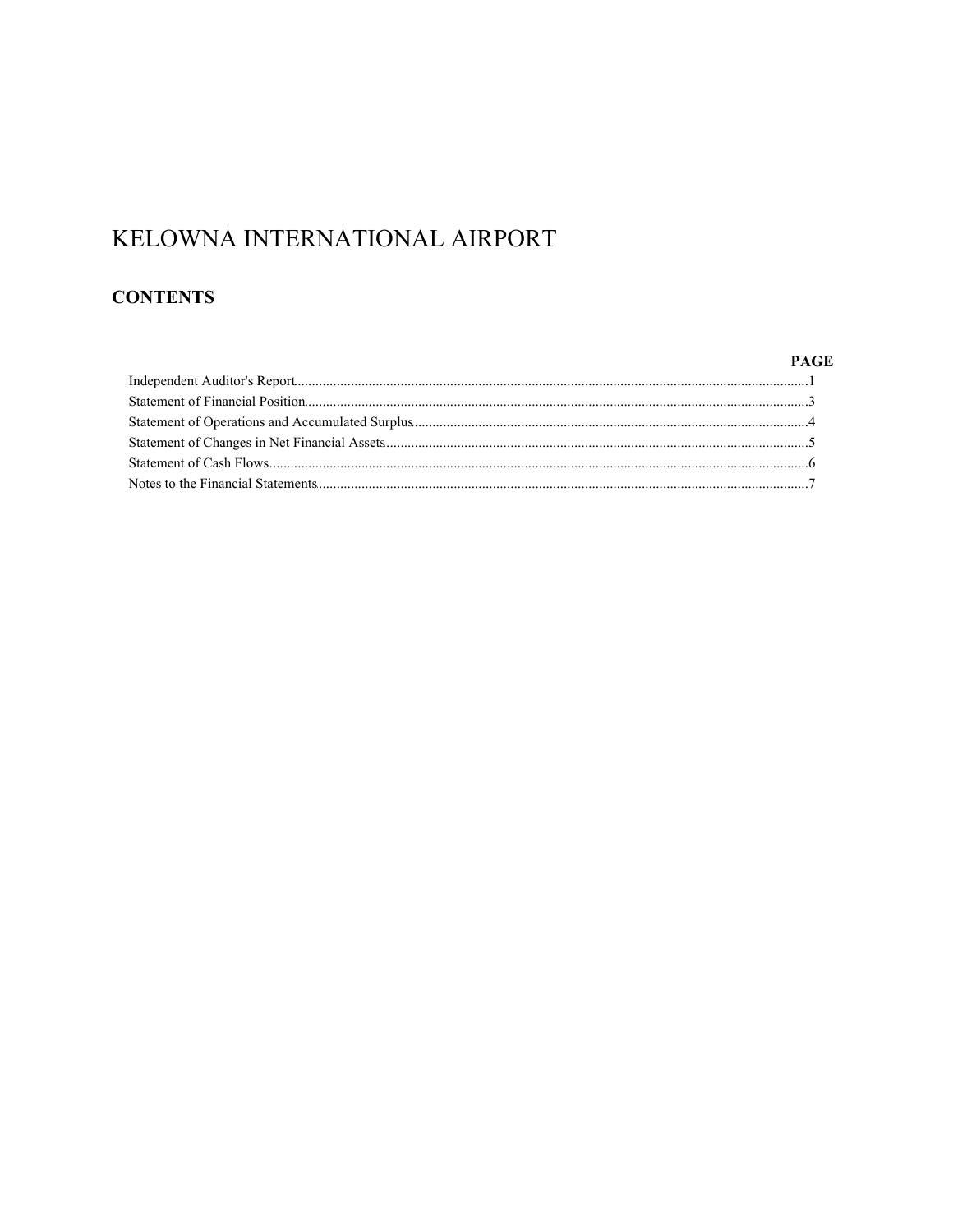

# Independent Auditor's Report

Grant Thornton LLP 200 - 1633 Ellis Street Kelowna BC V1Y 2A8

T +1 250 712 6800 F +1 250 712 6850 www.GrantThornton.ca

To the members of the Council of the City of Kelowna

#### Opinion

We have audited the financial statements of the Kelowna International Airport ("the Airport"), which comprise the statement of financial position as at December 31, 2021, and the statements of operations and accumulated surplus, change in net financial assets and cash flows for the year then ended, and notes to the financial statements, including a summary of significant accounting policies and other explanatory information.

In our opinion, the accompanying financial statements present fairly, in all material respects, the financial position of the Airport as at December 31, 2021, and its results of operations, its changes in its net assets, and its cash flows for the year then ended in accordance with Canadian public sector accounting standards.

#### Basis for Opinion

We conducted our audit in accordance with Canadian generally accepted auditing standards. Our responsibilities under those standards are further described in the Auditor's Responsibilities for the Audit of the Financial Statements section of our report. We are independent of the Entity in accordance with the ethical requirements that are relevant to our audit of the financial statements in Canada, and we have fulfilled our other ethical responsibilities in accordance with these requirements. We believe that the audit evidence we have obtained is sufficient and appropriate to provide a basis for our opinion.

#### Responsibilities of Management and Those Charged with Governance for the Financial **Statements**

Management is responsible for the preparation and fair presentation of these financial statements in accordance with Canadian public sector accounting standards, and for such internal control as management determines is necessary to enable the preparation of financial statements that are free from material misstatement, whether due to fraud or error.

In preparing the financial statements, management is responsible for assessing the Airport's ability to continue as a going concern, disclosing, as applicable, matters related to a going concern and using the going concern basis of accounting unless management either intends to liquidate the Airport or to cease operations, or has no realistic alternative but to do so.

Those charged with governance are responsible for overseeing the Airport's financial reporting process.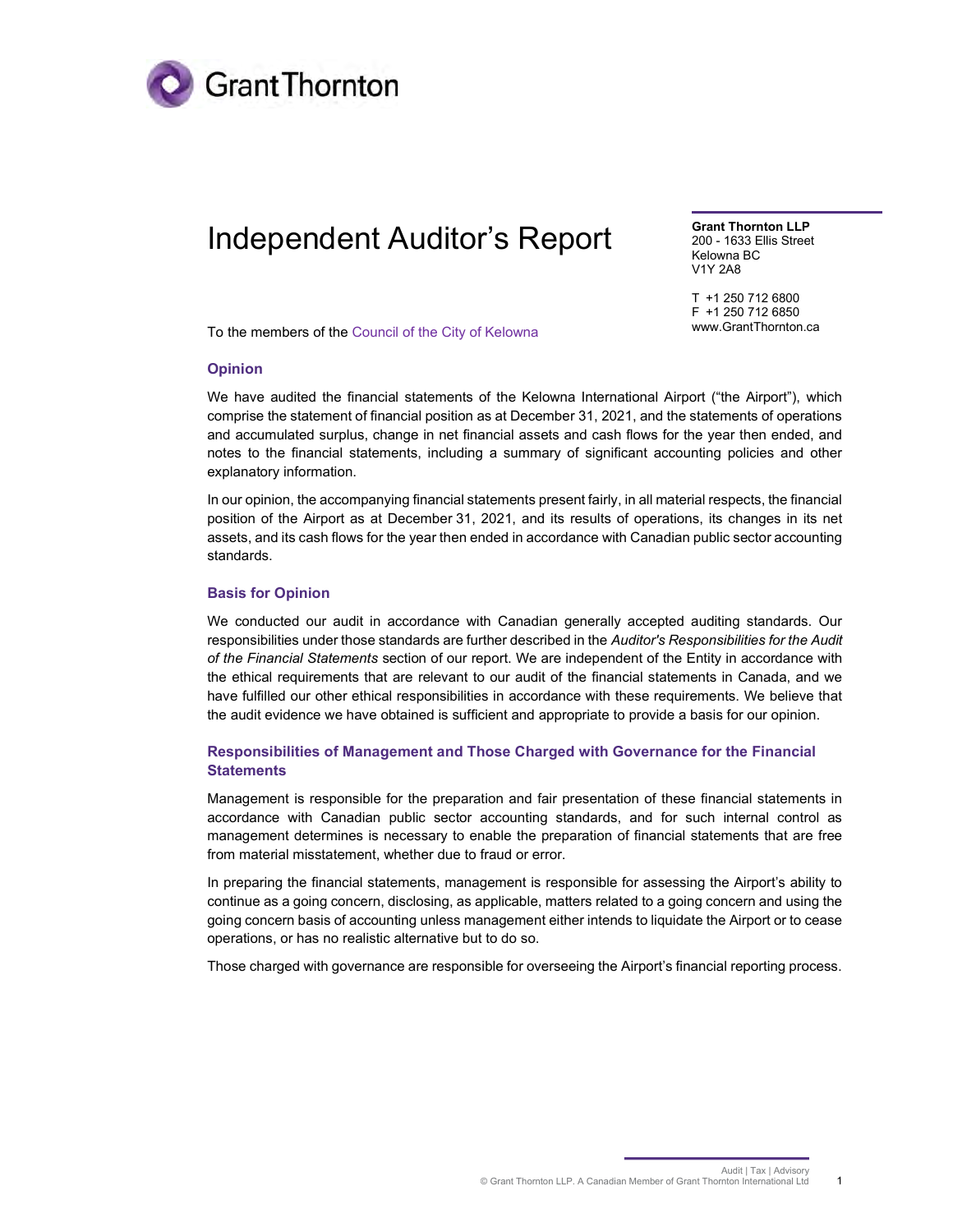#### Auditor's Responsibilities for the Audit of the Financial Statements

Our objectives are to obtain reasonable assurance about whether the financial statements as a whole are free from material misstatement, whether due to fraud or error, and to issue an auditor's report that includes our opinion. Reasonable assurance is a high level of assurance, but is not a guarantee that an audit conducted in accordance with Canadian generally accepted auditing standards will always detect a material misstatement when it exists. Misstatements can arise from fraud or error and are considered material if, individually or in the aggregate, they could reasonably be expected to influence the economic decisions of users taken on the basis of these financial statements.

As part of an audit in accordance with Canadian generally accepted auditing standards, we exercise professional judgment and maintain professional skepticism throughout the audit. We also:

- Identify and assess the risks of material misstatement of the financial statements, whether due to fraud or error, design and perform audit procedures responsive to those risks, and obtain audit evidence that is sufficient and appropriate to provide a basis for our opinion. The risk of not detecting a material misstatement resulting from fraud is higher than for one resulting from error, as fraud may involve collusion, forgery, intentional omissions, misrepresentations, or the override of internal control.
- Obtain an understanding of internal control relevant to the audit in order to design audit procedures that are appropriate in the circumstances, but not for the purpose of expressing an opinion on the effectiveness of the Airport's internal control.
- Evaluate the appropriateness of accounting policies used and the reasonableness of accounting estimates and related disclosures made by management.
- Conclude on the appropriateness of management's use of the going concern basis of accounting and, based on the audit evidence obtained, whether a material uncertainty exists related to events or conditions that may cast significant doubt on the Airport's ability to continue as a going concern. If we conclude that a material uncertainty exists, we are required to draw attention in our auditor's report to the related disclosures in the financial statements or, if such disclosures are inadequate, to modify our opinion. Our conclusions are based on the audit evidence obtained up to the date of our auditor's report. However, future events or conditions may cause the Airport to cease to continue as a going concern.
- Evaluate the overall presentation, structure and content of the financial statements, including the disclosures, and whether the financial statements represent the underlying transactions and events in a manner that achieves fair presentation.

We communicate with those charged with governance regarding, among other matters, the planned scope and timing of the audit and significant audit findings, including any significant deficiencies in internal control that we identify during our audit.

Kelowna, Canada

Grant Thouston LLP

April 5, 2022 Chartered Professional Accountants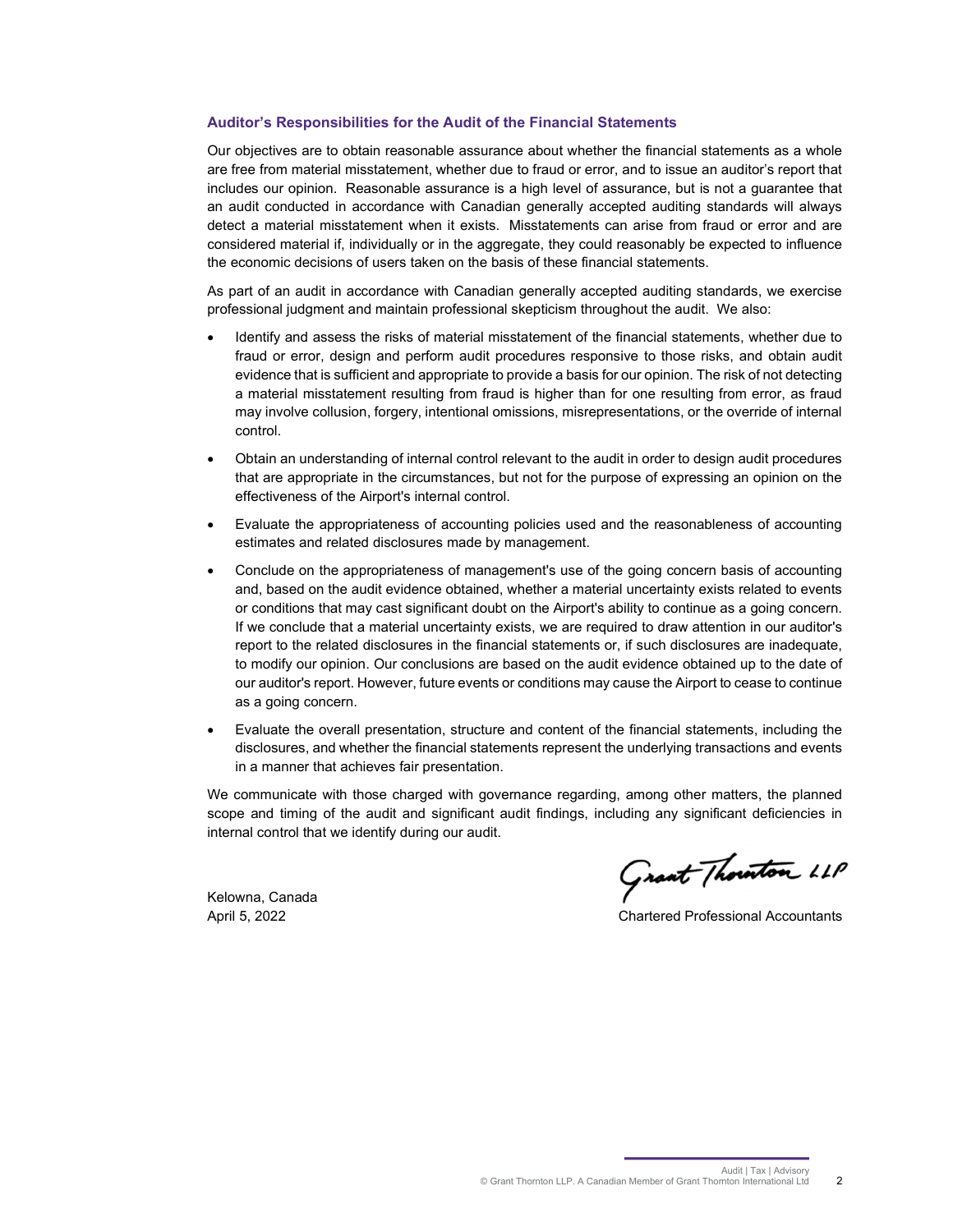### **Statement of Financial Position As at December 31, 2021 (in thousands of dollars)**

|                                     | Actual<br>2021 | Actual<br>2020 |  |
|-------------------------------------|----------------|----------------|--|
| <b>Financial Assets</b>             |                |                |  |
| Cash and cash equivalents           | \$<br>4,989    | \$<br>3,676    |  |
| Accounts receivable                 | 6,605          | 2,052          |  |
| Portfolio investments               | 28,397         | 29,087         |  |
|                                     | 39,991         | 34,815         |  |
| <b>Liabilities</b>                  |                |                |  |
| Accounts payable                    | 2,425          | 2,904          |  |
| Performance deposits                | 218            | 211            |  |
| Deferred revenue                    | 435            | 214            |  |
| Mortgage payable (Note 3)           |                | 900            |  |
| Long term payable (Note 4)          | 743            | 1,093          |  |
| Debenture debt (Note 5)             | 11,904         | 14,062         |  |
|                                     | 15,725         | 19,384         |  |
| <b>Net Financial Assets</b>         | 24,266         | 15,431         |  |
| <b>Non-Financial Assets</b>         |                |                |  |
| Prepaid expenses                    | 216            | 107            |  |
| Inventory                           | 368            | 210            |  |
| Work in progress (Note 6)           | 7,922          | 6,557          |  |
| Tangible capital assets (Note 7)    | 141,450        | 144,432        |  |
|                                     | 149,956        | 151,306        |  |
| <b>Accumulated Surplus (Note 8)</b> | 174,222<br>S   | \$<br>166,737  |  |

Contingent liabilities and Commitments (Notes 9 and 10)

*See accompanying notes to the financial statements.*

Sam Samaddar Genelle Davidson, CPA, CMA Airport Director **Divisional Director**, Financial Services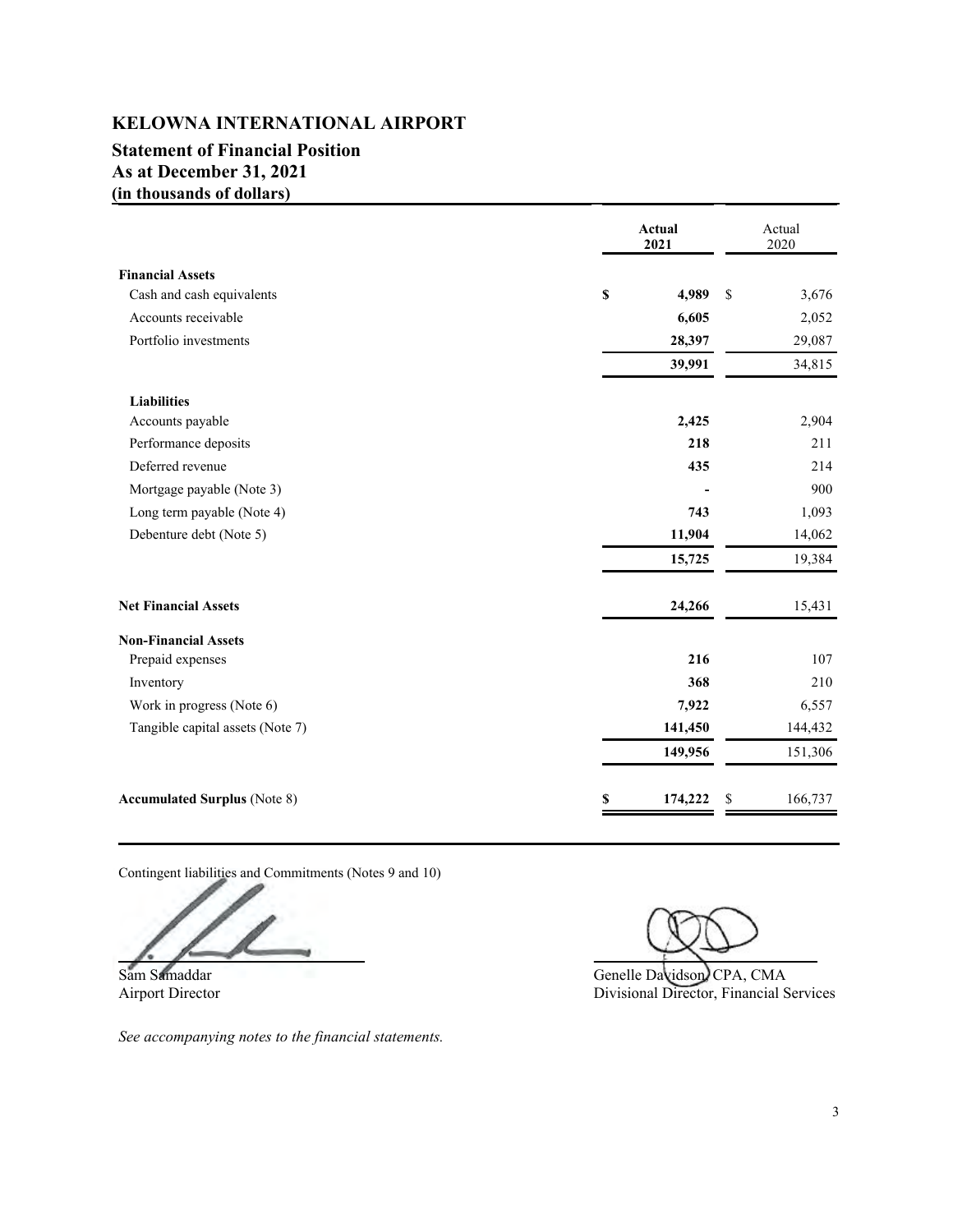# **Statement of Operations and Accumulated Surplus For the Year Ended December 31, 2021 (in thousands of dollars)**

|                                        | <b>Budget</b><br>2021 |    | <b>Actual</b><br>2021 |    | Actual<br>2020 |
|----------------------------------------|-----------------------|----|-----------------------|----|----------------|
| Revenue                                |                       |    |                       |    |                |
| Sale of services (Note 12)             | \$<br>7,669           | S  | 12,331                | -S | 11,536         |
| Interest earned                        | 158                   |    | 185                   |    | 301            |
| Government transfers (Note 13)         | 936                   |    | 7,269                 |    | 1,149          |
| Actuarial increase                     |                       |    | 262                   |    | 194            |
|                                        | 8,763                 |    | 20,047                |    | 13,180         |
| Airport improvement fee (Note 11)      | 5,860                 |    | 9,483                 |    | 7,351          |
|                                        | 14,623                |    | 29,530                |    | 20,531         |
| <b>Expenses</b> (Note 14)              |                       |    |                       |    |                |
| Administration                         | 4,597                 |    | 4,009                 |    | 3,592          |
| Interest                               | 584                   |    | 584                   |    | 584            |
| Terminal operations                    | 4,708                 |    | 5,475                 |    | 5,445          |
| Airport improvement fee                |                       |    | 4,884                 |    | 5,144          |
| Airport policing                       | 162                   |    | 162                   |    | 173            |
| Groundside operations                  | 2,497                 |    | 3,257                 |    | 3,305          |
| Airside operations                     | 3,483                 |    | 3,674                 |    | 3,711          |
|                                        | 16,031                |    | 22,045                |    | 21,954         |
| <b>Annual Surplus (Deficit)</b>        | (1, 408)              |    | 7,485                 |    | (1, 423)       |
| Accumulated Surplus, beginning of year |                       |    | 166,737               |    | 168,160        |
| Accumulated Surplus, end of year       |                       | \$ | 174,222               | \$ | 166,737        |

*See accompanying notes to the financial statements.*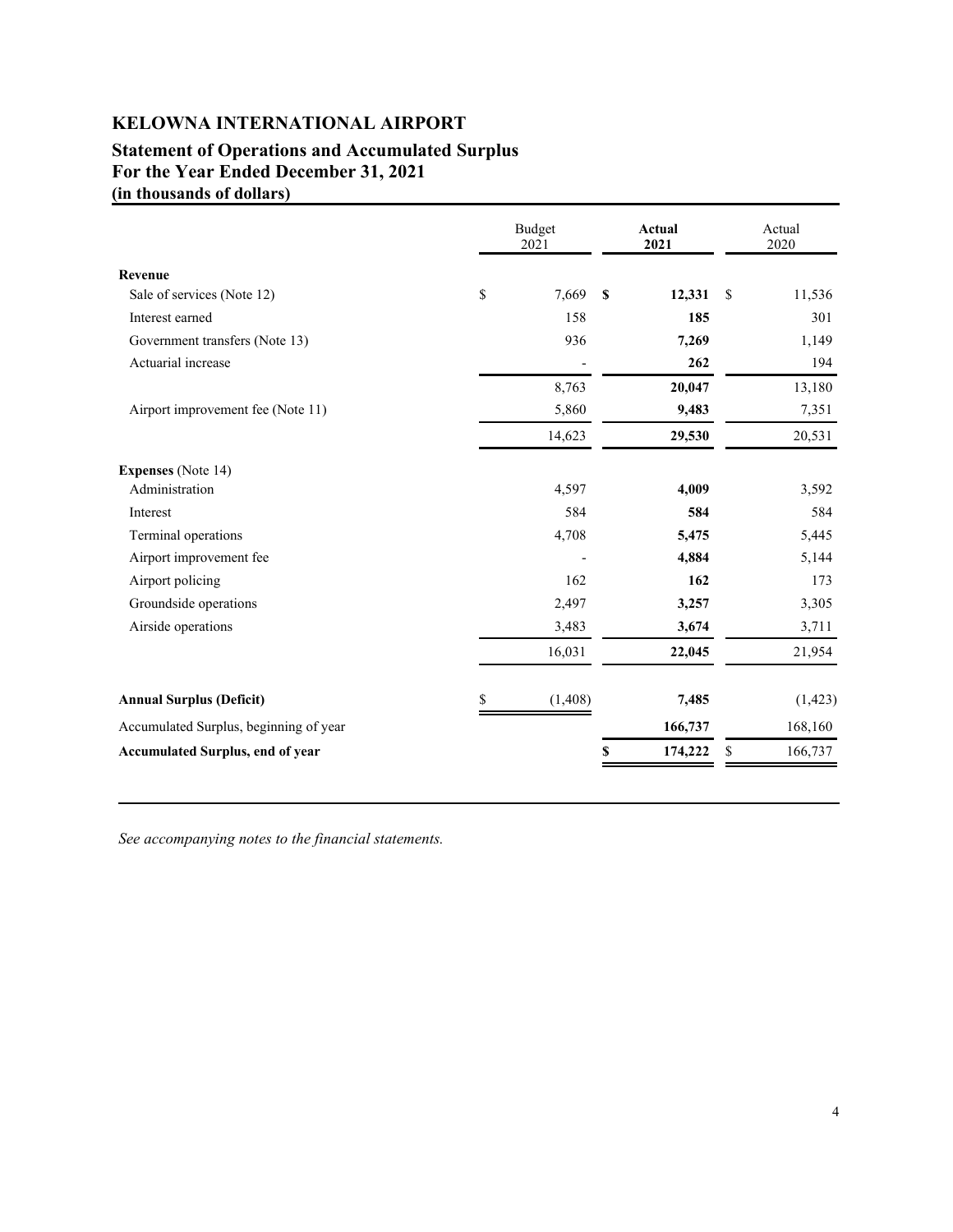## **Statement of Changes in Net Financial Assets For the Year Ended December 31, 2021 (in thousands of dollars)**

|                                             |   | Budget<br>2021           | Actual<br>2021 | Actual<br>2020 |          |  |
|---------------------------------------------|---|--------------------------|----------------|----------------|----------|--|
| <b>Annual Surplus (Deficit)</b>             | S | $(1,408)$ \$             | 7,485          | S              | (1, 423) |  |
| Amortization of tangible capital assets     |   | $\overline{\phantom{a}}$ | 7,543          |                | 7,748    |  |
| Acquisition of tangible capital assets      |   | (83, 101)                | (5,926)        |                | (5,369)  |  |
| Change in inventory and prepaid expenses    |   |                          | (267)          |                | 138      |  |
| Increase (decrease) in Net Financial Assets |   | (84, 509)                | 8,835          |                | 1,094    |  |
| Net Financial Assets, beginning of year     |   | 15,431                   | 15,431         |                | 14,337   |  |
| Net Financial Assets, end of year           |   | $(69,078)$ \$            | 24,266         |                | 15,431   |  |

*See accompanying notes to the financial statements.*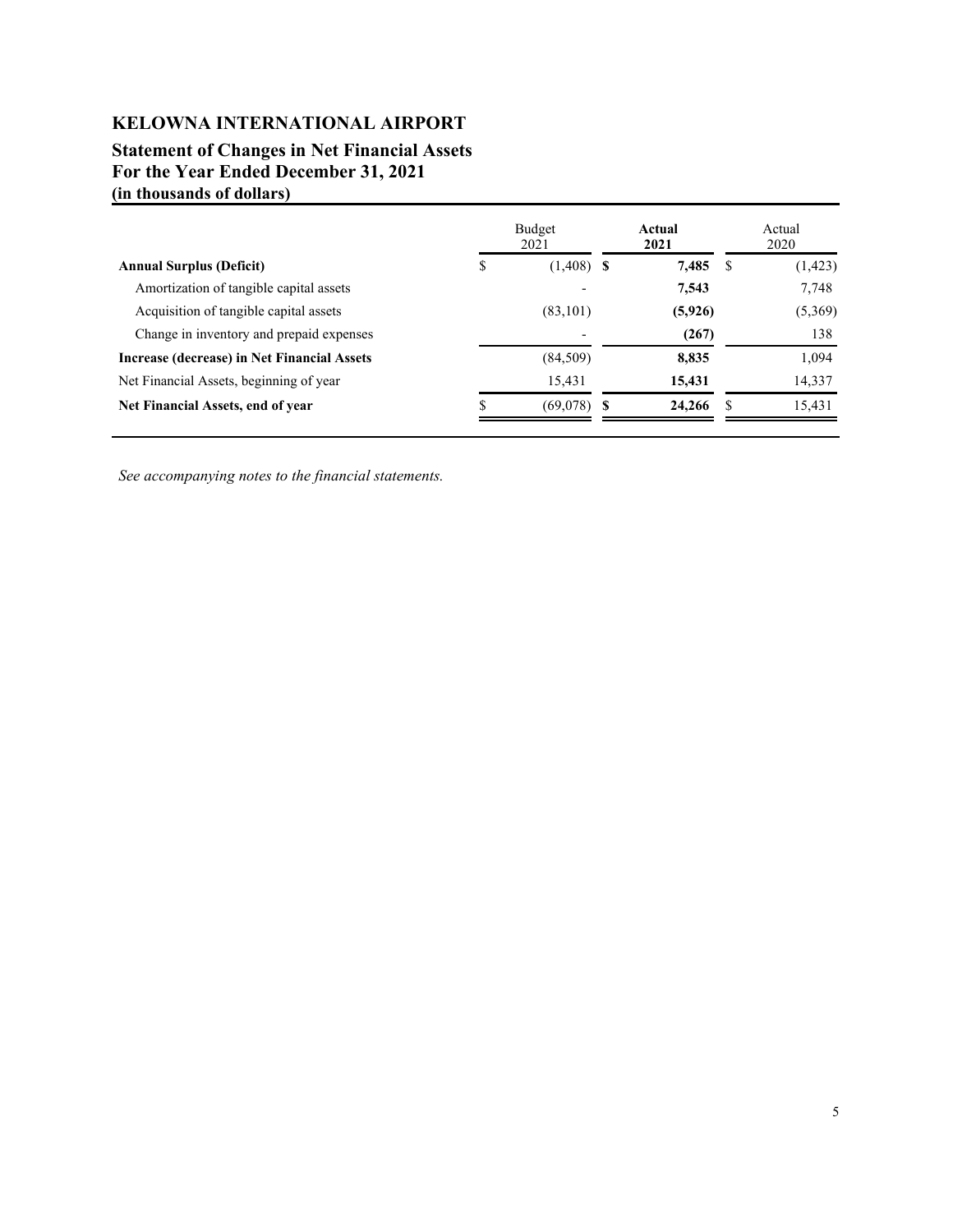## **Statement of Cash Flows For the Year Ended December 31, 2021 (in thousands of dollars)**

|                                                                                        | Actual<br>2021 |    | Actual<br>2020 |
|----------------------------------------------------------------------------------------|----------------|----|----------------|
| Net inflow (outflow) of cash and cash equivalents related to the following activities: |                |    |                |
| Operating                                                                              |                |    |                |
| Annual surplus (deficit)                                                               | \$<br>7,485    | -S | (1, 423)       |
| Adjustment for non-cash items                                                          |                |    |                |
| Amortization of tangible capital assets                                                | 7,543          |    | 7,748          |
| Actuarial adjustment on debenture debt                                                 | (262)          |    | (194)          |
| (Increase) decrease in assets                                                          |                |    |                |
| Accounts receivable                                                                    | (4, 552)       |    | 2,397          |
| Inventory and prepaid expenses                                                         | (267)          |    | 138            |
| (Decrease) increase in liabilities                                                     |                |    |                |
| Accounts payable                                                                       | (479)          |    | (1,012)        |
| Performance deposits                                                                   | $\overline{7}$ |    | (99)           |
| Deferred revenue                                                                       | 221            |    | (267)          |
|                                                                                        | 9,696          |    | 7,288          |
| Capital                                                                                |                |    |                |
| Acquisition of tangible capital assets                                                 | (5,926)        |    | (5,369)        |
| Investing                                                                              |                |    |                |
| Change in investments                                                                  | 690            |    | 2,381          |
| Financing                                                                              |                |    |                |
| (Decrease) increase in long term payable                                               | (350)          |    | 1,093          |
| Repayment of mortgage payable                                                          | (900)          |    | (900)          |
| Repayment of debenture debt                                                            | (1, 897)       |    | (1, 897)       |
|                                                                                        | (3, 147)       |    | (1,704)        |
| Net increase in cash and cash equivalents                                              | 1,313          |    | 2,596          |
| Cash and cash equivalents, beginning of year                                           | 3,676          |    | 1,080          |
| Cash and cash equivalents, end of year                                                 | \$<br>4,989    | \$ | 3,676          |

*See accompanying notes to the financial statements*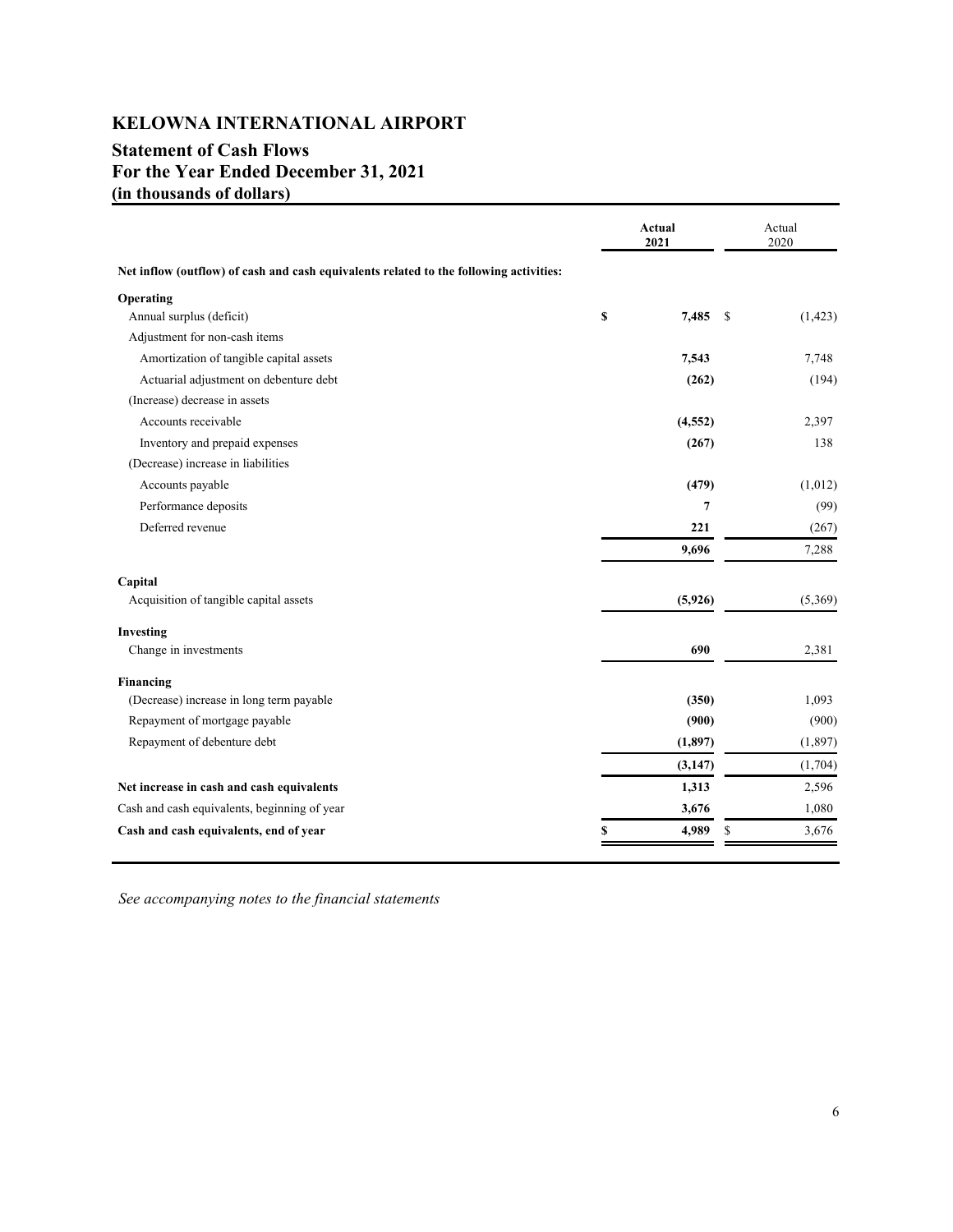### **Notes to the Financial Statements December 31, 2021 (all amounts are presented to the 000's of dollars)**

#### **1. Organization and nature of operations**

The Kelowna International Airport ("the Airport") is controlled by the City of Kelowna ("the City"). The City operates the Airport pursuant to the provisions of a long-term lease with the Government of Canada entered into on January 1, 1969 ("the Ground Lease"). The term of the Ground Lease expires on December 31, 2054.

On March 11, 2020 the World Health Organization officially declared the COVID-19 outbreak a pandemic. The pandemic has forced governments to implement extraordinary measures to slow the progress of infections and to stabilize disrupted economies and financial markets. The Airport has deployed initiatives in order to protect the health and safety of its employees and customers, support its customers, and mitigate the impact of the crisis while ensuring continuity of its operations. As a result of the aforementioned conditions, the Airport saw a significant decrease in flights, passenger volumes and revenues in 2021, and expects flights, passenger volumes and revenues to continue to be impacted well beyond 2022. As of this time, it is difficult to assess the impact of the pandemic on the Airport's future results as it is dependent on the length and severity of the pandemic and corresponding economic recovery. Management will continue to monitor and assess the situation and respond accordingly.

These financial statements reflect the assets, liabilities and operations of the Airport. The financial statements have been prepared in accordance with Canadian public sector accounting standards.

#### **2. Significant accounting policies**

#### **Accrual accounting**

The accrual method for reporting revenues and expenditures has been used.

#### **Cash and cash equivalents**

Cash and cash equivalents represent funds held in the City of Kelowna pooled funds. Cash and cash equivalents consist of cash and short-term investments with maturities of 90 days or less from the date of acquisition.

#### **Government transfers**

Government transfers are the major source of transfers to the Airport. Restricted government transfers are deferred and recognized as revenue in the year in which the related expenditures are incurred. Unrestricted transfers are recognized as revenue when received.

#### **Work in progress**

Work in progress represents capital projects under construction but not completed and is valued at cost.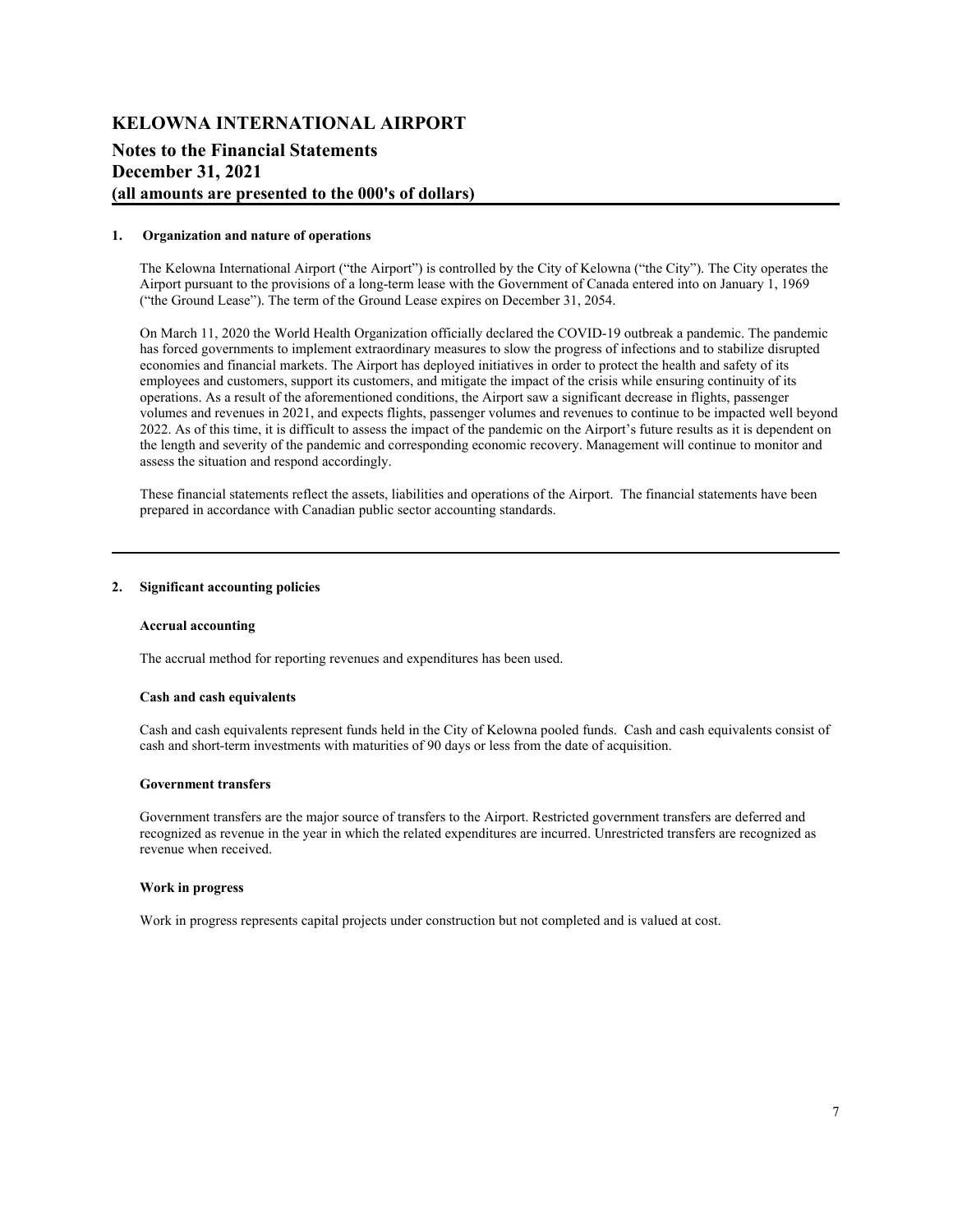## **KELOWNA INTERNATIONAL AIRPORT Notes to the Financial Statements December 31, 2021 (all amounts are presented to the 000's of dollars)**

#### **2. Significant accounting policies (continued)**

#### **Tangible capital assets**

Tangible capital assets are recorded at cost which includes all amounts directly attributable to the acquisition, construction, development or betterment of the asset. The cost, less residual value of the asset, is amortized on a straight-line basis over its estimated useful life as follows:

| 25 years         |
|------------------|
| 10 to $75$ years |
| 10 to $75$ years |
| 5 to 20 years    |
|                  |

#### **Contributions of tangible capital assets**

Tangible capital assets received as contributions are recorded at their fair market value at the date of contribution.

#### **Intangible assets**

Intangible assets include works of art and historic assets. They are not recorded in these financial statements due to the uncertainty as to their value.

#### **Inventories of supplies**

Inventories of supplies include chemicals, fuel and supplies and are recorded at the lower of historical cost or replacement cost, with cost being determined using the weighted average cost method.

#### **Municipal pension plan**

The Airport's pension follows the guidelines of the Municipal Pension Plan which is administered by the Province of British Columbia for all British Columbia municipalities. The Airport and its employees contribute to the Municipal Pension Plan (a jointly trusteed pension plan). The board of trustees, representing plan members and employers, is responsible for administering the plan, including investment of assets and administration of benefits. The plan is a multiemployer defined benefit pension plan. Basic pension benefits are based on a formula.

#### **Portfolio investments**

Portfolio investments are recorded at cost and are comprised of Municipal Finance Authority bonds and intermediate funds, provincial and bank issued accrual notes and debentures, and guaranteed investment certificates and deposit notes with maturities of 90 days or more from the date of acquisition.

#### **Liability for Contaminated Sites**

Contaminated sites are a result of contamination being introduced into air, soil, water or sediment that exceeds an environmental standard. The liability is recorded net of any expected recoveries. A liability for remediation of contaminated sites is recognized when a site is not in productive use and all the following criteria are met:

- an environmental standard exists;
- contamination exceeds the environmental standard;
- the Airport
	- is directly responsible; or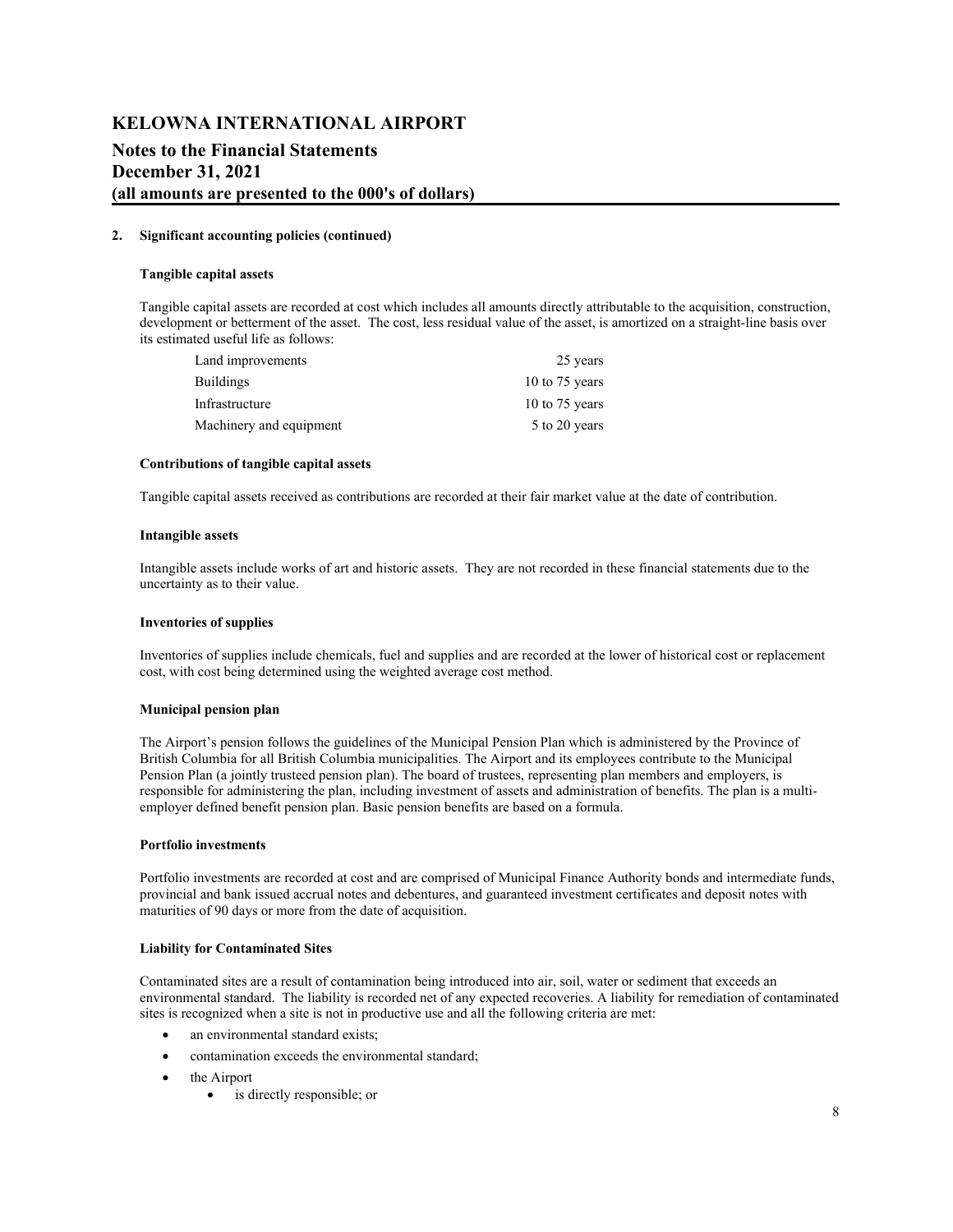### **Notes to the Financial Statements December 31, 2021 (all amounts are presented to the 000's of dollars)**

#### **2. Significant accounting policies (continued)**

#### **Liability for Contaminated Sites (continued)**

- accepts responsibility;
- it is expected that future economic benefits will be given up; and
- a reasonable estimate of the amount can be made.

The liability is recognized as management's estimate of the cost of post-remediation including operation, maintenance and monitoring that are an integral part of the remediation strategy for a contaminated site.

There are no liabilities recorded as at December 31, 2020 and 2021.

#### **Use of estimates**

Management has made estimates and assumptions that affect the amounts reported in preparing these financial statements. The significant areas requiring the use of management estimates relates to the determination of allowance for doubtful accounts, tangible capital assets' estimated useful lives, the related amortization, and liability for contaminated sites. Actual results could vary from those estimates.

#### **Revenue recognition**

Revenue is recognized in the period in which it is earned.

Investment income is recorded on an accrual basis and is recognized when earned.

#### **Ground Lease**

The Ground Lease is accounted for as an operating lease.

#### **Reserves for future expenditure**

Reserves for future expenditure are non-statutory reserves which represent an appropriation of surplus for specific purposes. Transfers to reserves for future expenditure include funds to finance projects and accumulations for specific purposes.

#### **3. Mortgage payable**

The Airport's mortgage balance is \$Nil (2020 - \$900). The annual amount of principal repayment was \$900 per year. The mortgage did not bear interest and was secured in specific land.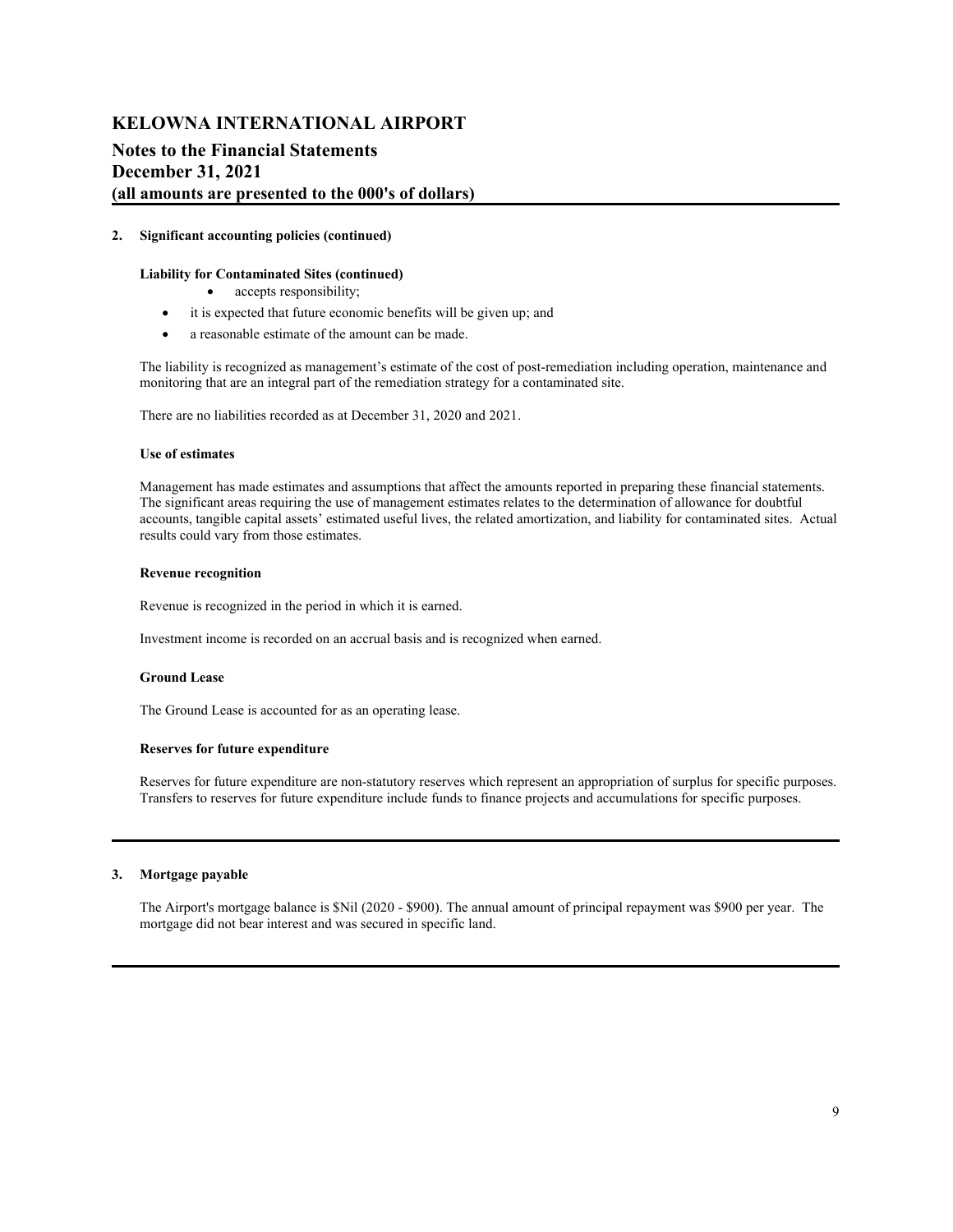### **Notes to the Financial Statements December 31, 2021 (all amounts are presented to the 000's of dollars)**

#### **4. Long-term payable**

The Airport has arranged for payment terms beyond a year for certain payables amounting to \$743, as at December 31, 2021 (2020 - \$1,093) due to the significant impact of COVID-19. These payables will be paid in full by December 31, 2023 and are non-interest bearing.

#### **5. Debenture debt**

Debenture debt principal is reported net of sinking fund balances.

| <b>Local Area</b><br><b>Bylaw</b> | Issue<br>No. | Interest<br>Rate |    | Amount of<br>Issue |   | <b>Sinking Fund</b><br><b>Balance</b> | <b>Net Debt</b> | <b>Due Date</b>  |  |
|-----------------------------------|--------------|------------------|----|--------------------|---|---------------------------------------|-----------------|------------------|--|
| 9867                              | 133          | 2.75             | S  | 7.500 \$           |   | 4,188                                 | \$<br>3,312     | $2025 - 10 - 02$ |  |
| 9867                              | 137          | 2.60             |    | 3,500              |   | 1,600                                 | 1,900           | 2026-04-19       |  |
| 9867                              | 139          | 2.10             |    | 3,000              |   | 1,389                                 | 1,611           | 2026-10-05       |  |
| 9867                              | 141          | 2.80             |    | 8,000              |   | 2.919                                 | 5.081           | 2027-04-07       |  |
|                                   |              |                  | \$ | 22,000             | S | 10.096                                | \$<br>11.904    |                  |  |

Principal repayments required for the next five years are as follows:

|    | 2022       | 2023     | 2024     | 2025     | 2026 |       |  |  |
|----|------------|----------|----------|----------|------|-------|--|--|
| -S | $1,897$ \$ | .,897 \$ | 1,897 \$ | l,897 \$ |      | 1,258 |  |  |

The City, on behalf of the Airport, has issued the debt instruments above through the Municipal Finance Authority (MFA). As a condition of these borrowings, a portion of the debenture proceeds is withheld by the Municipal Finance Authority as a debt reserve fund. The City also executes demand notes in connection with each debenture whereby the City may be required to loan certain amounts to the Municipal Finance Authority. These demand notes are contingent in nature. The Debt Reserve and Demand Note balances are as follows:

|                           |     | 2021       | 2020 |       |  |
|---------------------------|-----|------------|------|-------|--|
| Cash deposits held by MFA | \$. | 245 \$     |      | 243   |  |
| Demand notes held by MFA  |     | 1.021      |      | 1,021 |  |
|                           | S.  | $1,266$ \$ |      | 1,264 |  |
|                           |     |            |      |       |  |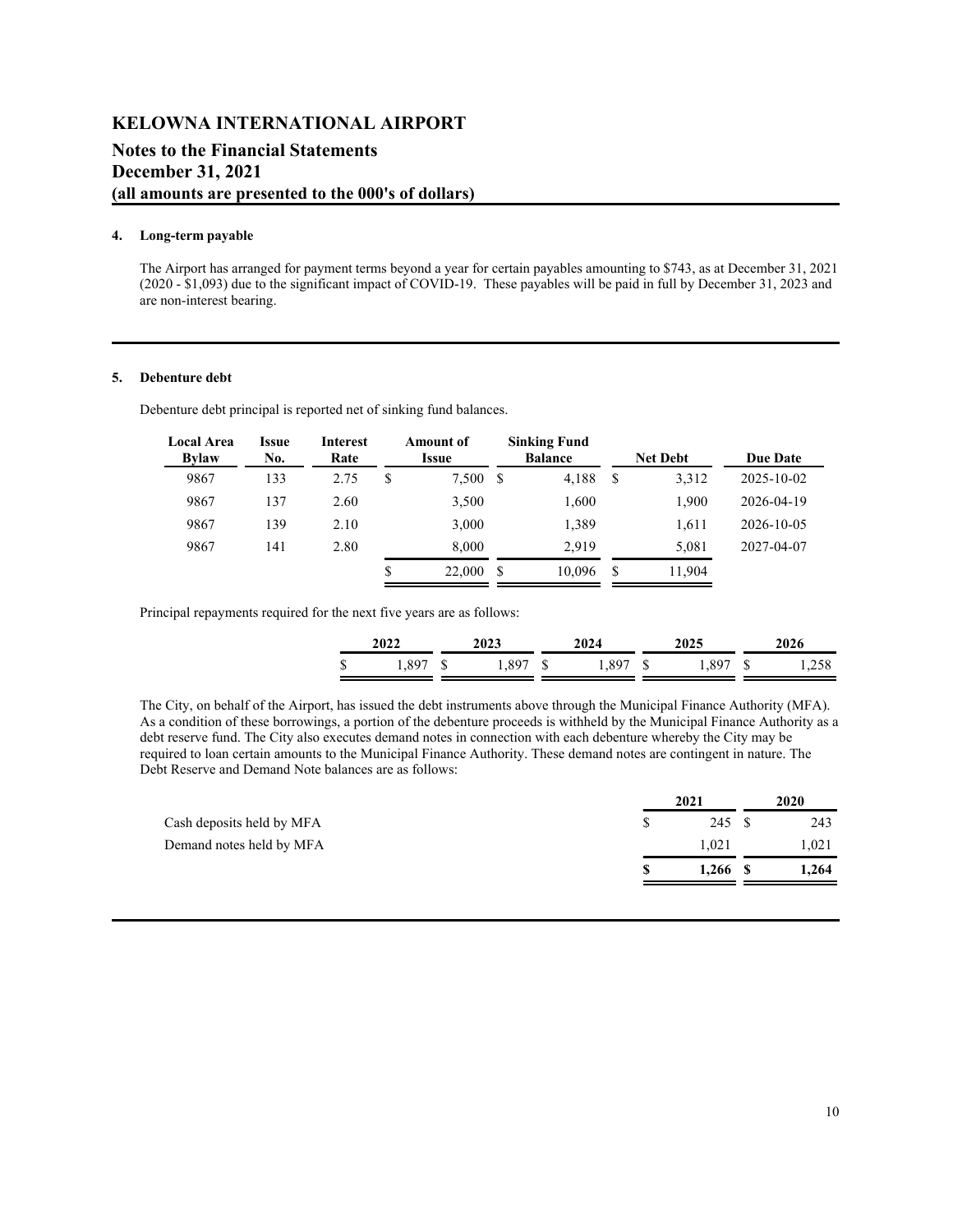# **KELOWNA INTERNATIONAL AIRPORT Notes to the Financial Statements December 31, 2021 (all amounts are presented to the 000's of dollars)**

### **6. Work in progress**

Work in progress is recorded at cost, is not amortized, and is comprised of:

|                                            |    | <b>Buildings</b> | Infrastructure |        | Machinery &<br>Equipment | Total<br>2021 | Total<br>2020 |
|--------------------------------------------|----|------------------|----------------|--------|--------------------------|---------------|---------------|
| Cost                                       |    |                  |                |        |                          |               |               |
| Balance, beginning of year                 | \$ | 5,854 \$         |                | 459 \$ | 244 \$                   | $6,557$ \$    | 7,047         |
| Add: additions during the year             |    | 1,608            |                | ۰      | 20                       | 1,628         | 3,269         |
| Less: transfers to tangible capital assets |    | (123)            |                | ۰      | (140)                    | (263)         | (3,759)       |
| Balance, end of year                       | S  | 7.339            | - 8            | 459 S  | 124S                     | 7.922 S       | 6,557         |

### **7. Tangible capital assets**

|                                              |    | Land      |    |             |                  |                |           | Machinery & | Total      | <b>Total</b> |         |  |
|----------------------------------------------|----|-----------|----|-------------|------------------|----------------|-----------|-------------|------------|--------------|---------|--|
|                                              |    | Land      |    | Improvement | <b>Buildings</b> | Infrastructure |           | Equipment   | 2021       |              | 2020    |  |
| Cost                                         |    |           |    |             |                  |                |           |             |            |              |         |  |
| Balance, beginning of year                   | \$ | 16,557 \$ |    | 13,276 \$   | 65,283           | -S             | 85,522 \$ | 56,522 \$   | 237,160 \$ |              | 231,301 |  |
| Add: additions during the year               |    |           |    |             |                  |                | 3,928     | 370         | 4,298      |              | 2,100   |  |
| Add: transfers from work in progress         |    |           |    |             | 123              |                |           | 140         | 263        |              | 3,759   |  |
| Balance, end of year                         |    | 16,557    |    | 13,276      | 65,406           |                | 89,450    | 57,032      | 241,721    |              | 237,160 |  |
| <b>Accumulated Amortization</b>              |    |           |    |             |                  |                |           |             |            |              |         |  |
| Balance, beginning of year                   |    |           |    | 8,510       | 29.412           |                | 36,204    | 18,602      | 92,728     |              | 84,980  |  |
| Add: amortization                            |    | ٠         |    | 466         | 1,771            |                | 2,652     | 2,654       | 7,543      |              | 7,748   |  |
| Balance, end of year                         |    | ٠         |    | 8,976       | 31,183           |                | 38,856    | 21,256      | 100,271    |              | 92,728  |  |
| Net book value of tangible capital<br>assets | S  | 16,557    | -8 | 4,300 S     | 34,223           | S              | 50,594 \$ | 35,776 \$   | 141,450 \$ |              | 144,432 |  |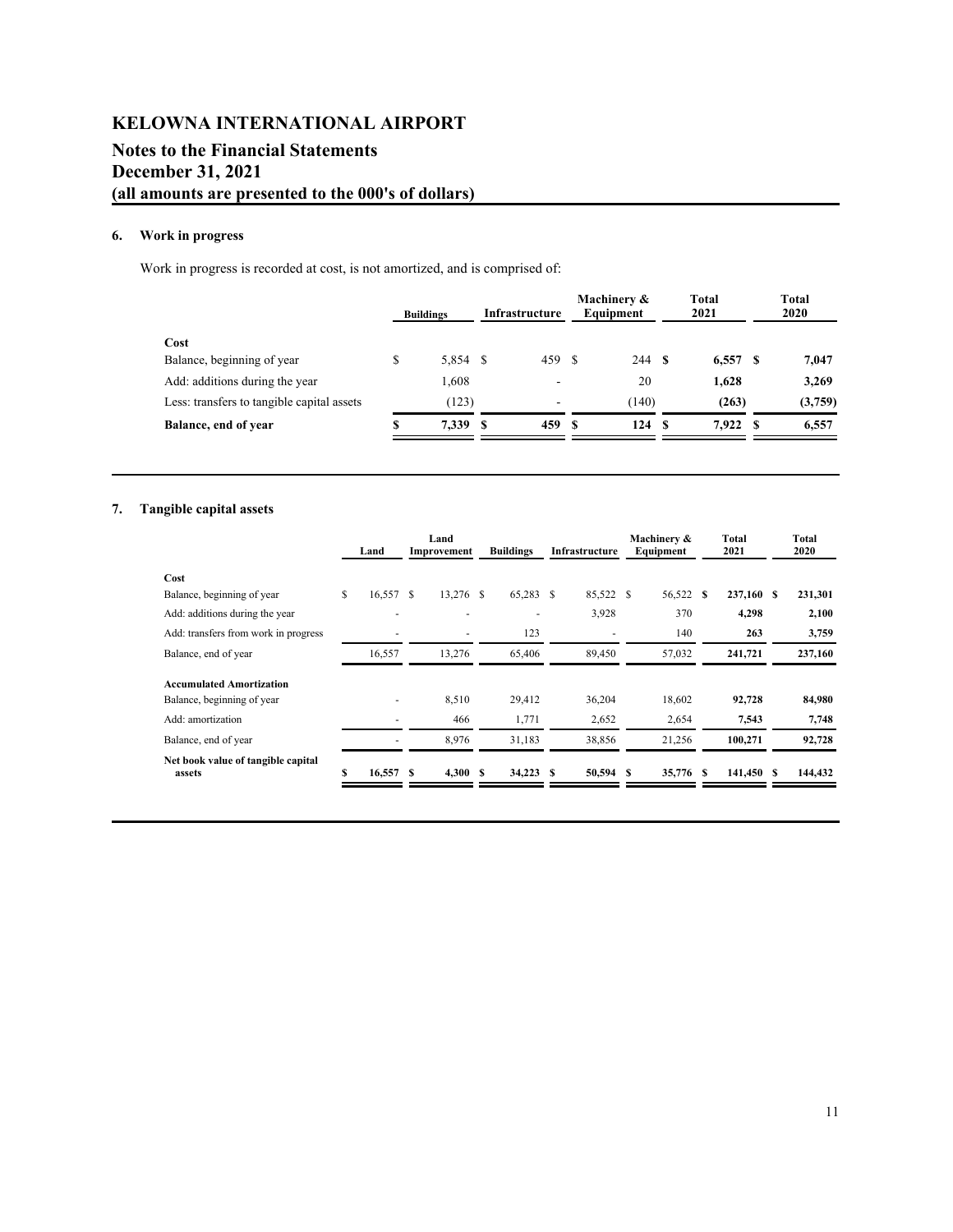# **Notes to the Financial Statements December 31, 2021**

**(all amounts are presented to the 000's of dollars)**

#### **8. Accumulated surplus**

|                                           | <b>Reserves for</b><br>future<br>expenditure |   | General<br>surplus |      | Investment in<br>tangible capital<br>assets |      | 2021<br><b>Total</b> | 2020<br>Total |          |  |
|-------------------------------------------|----------------------------------------------|---|--------------------|------|---------------------------------------------|------|----------------------|---------------|----------|--|
| Accumulated surplus, beginning<br>of year | \$<br>28,369 \$                              |   | 2,407 \$           |      | 135,961                                     | - 8  | 166,737              | - \$          | 168,160  |  |
| Annual surplus (deficit)                  | 124                                          |   | 14,643             |      | (7,282)                                     |      | 7,485                |               | (1, 423) |  |
| <b>Transfers</b>                          | 11,838                                       |   | (11, 838)          |      |                                             |      |                      |               |          |  |
| Acquisition of tangible capital<br>assets | (5,926)                                      |   |                    |      | 5,926                                       |      |                      |               |          |  |
| Retirement of debt                        |                                              |   | (2,805)            |      | 2.805                                       |      |                      |               |          |  |
| Accumulated surplus, end of year \$       | 34,405                                       | S | 2.407              | - \$ | 137,410                                     | - \$ | 174,222 \$           |               | 166,737  |  |

#### **9. Contingent liabilities**

#### **Pension liability**

The employer and its employees contribute to the Municipal Pension Plan (a jointly trusteed pension plan). The board of trustees, representing plan members and employers, is responsible for administering the plan, including investment of assets and administration of benefits. The plan is a multi-employer defined benefit pension plan. Basic pension benefits are based on a formula. As at December 31, 2020, the plan has about 220,000 active members and approximately 112,000 retired members. Active members include approximately 42,000 contributors from local governments.

Every three years, an actuarial valuation is performed to assess the financial position of the plan and adequacy of plan funding. The actuary determines an appropriate combined employer and member contribution rate to fund the plan. The actuary's calculated contribution rate is based on the entry-age normal cost method, which produces the long-term rate of member and employer contributions sufficient to provide benefits for average future entrants to the plan. This rate may be adjusted for the amortization of any actuarial funding surplus and will be adjusted for the amortization of any unfunded actuarial liability.

The most recent valuation for the Municipal Pension Plan as at December 31, 2018, indicated a \$2.9 billion funding surplus for basic pension benefits on a going concern basis.

The Airport paid \$340 (2020 - \$328) for employer contributions to the plan in fiscal 2021, while employees contributed \$272 (2020 - \$261) to the plan in fiscal 2021.

The next valuation will be as at December 31, 2021, with results available in 2022.

Employers participating in the plan record their pension expense as the amount of employer contributions made during the fiscal year (defined contribution pension plan accounting). This is because the plan records accrued liabilities and accrued assets for the plan in aggregate, resulting in no consistent and reliable basis for allocating the obligation, assets and cost to individual employers participating in the plan.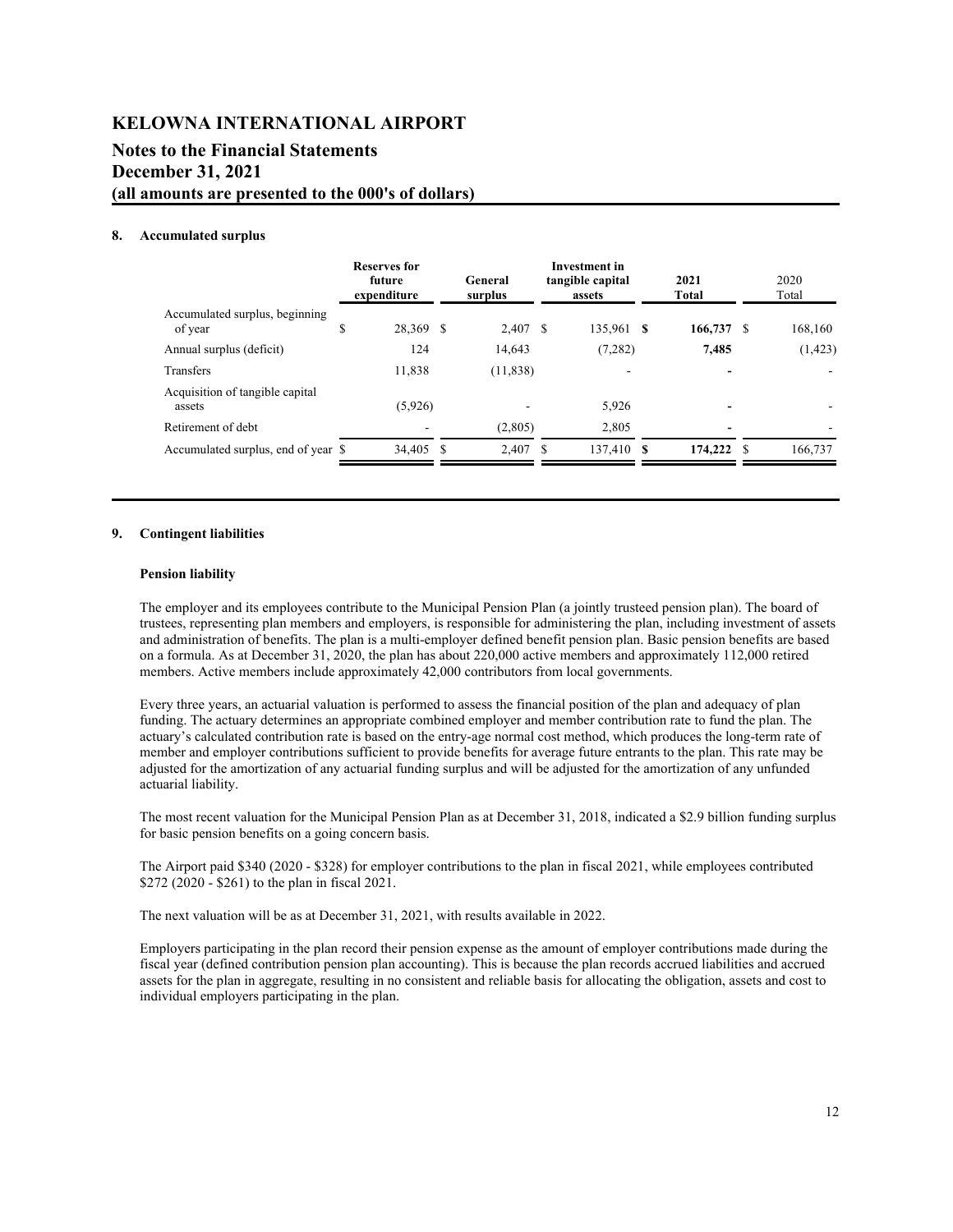## **KELOWNA INTERNATIONAL AIRPORT Notes to the Financial Statements December 31, 2021 (all amounts are presented to the 000's of dollars)**

#### **9. Contingent liabilities (continued)**

#### **Legal actions**

The City is currently engaged in certain legal actions. The outcome and the possible effect on the Airport of these legal actions are not determinable at this time. Accordingly, no provision has been made in the accounts for these actions.

The amount of loss, if any, arising from these contingent liabilities will be recorded in the accounts in the period in which the loss is realized.

#### **10. Commitments**

At December 31, 2021, the Airport had entered into construction commitments relating to the Airport capital program amounting to \$293 (2020 - \$5,125).

#### **11. Airport improvement fees**

The Kelowna International Airport entered into a Memorandum of Agreement ("the Agreement") dated September 23, 1997 with the Air Transport Association of Canada and certain air carriers operating from the Airport. The Agreement provides for a consultative process with air carriers regarding the improvement to and expansion of airport facilities and the collection of airport improvement fees (AIF). AIF revenues can only be used to fund Airport infrastructure projects and associated financing costs. During the year ended December 31, 2021, the City recognized \$9,483 (2020 - \$7,351), in airport improvement fee revenue.

AIF fees were charged at \$20 per departing passenger for travel booked on or after April 1, 2019, for travel scheduled on or after April 8, 2019. AIF fees were charged at \$25 per departing passenger for travel booked on or after February 19, 2020, for travel scheduled on or after March 1, 2020.

Airport improvement fee summary since implementation to December 31, 2021:

|                                         | 2021 |             | 2020 |         |
|-----------------------------------------|------|-------------|------|---------|
| Cumulative AIF revenue                  |      | 169,238 S   |      | 159.755 |
| Cumulative AIF expenditures             |      | 172,664     |      | 164.411 |
| Deficiency of revenue over expenditures |      | $(3.426)$ S |      | (4,656) |
|                                         |      |             |      |         |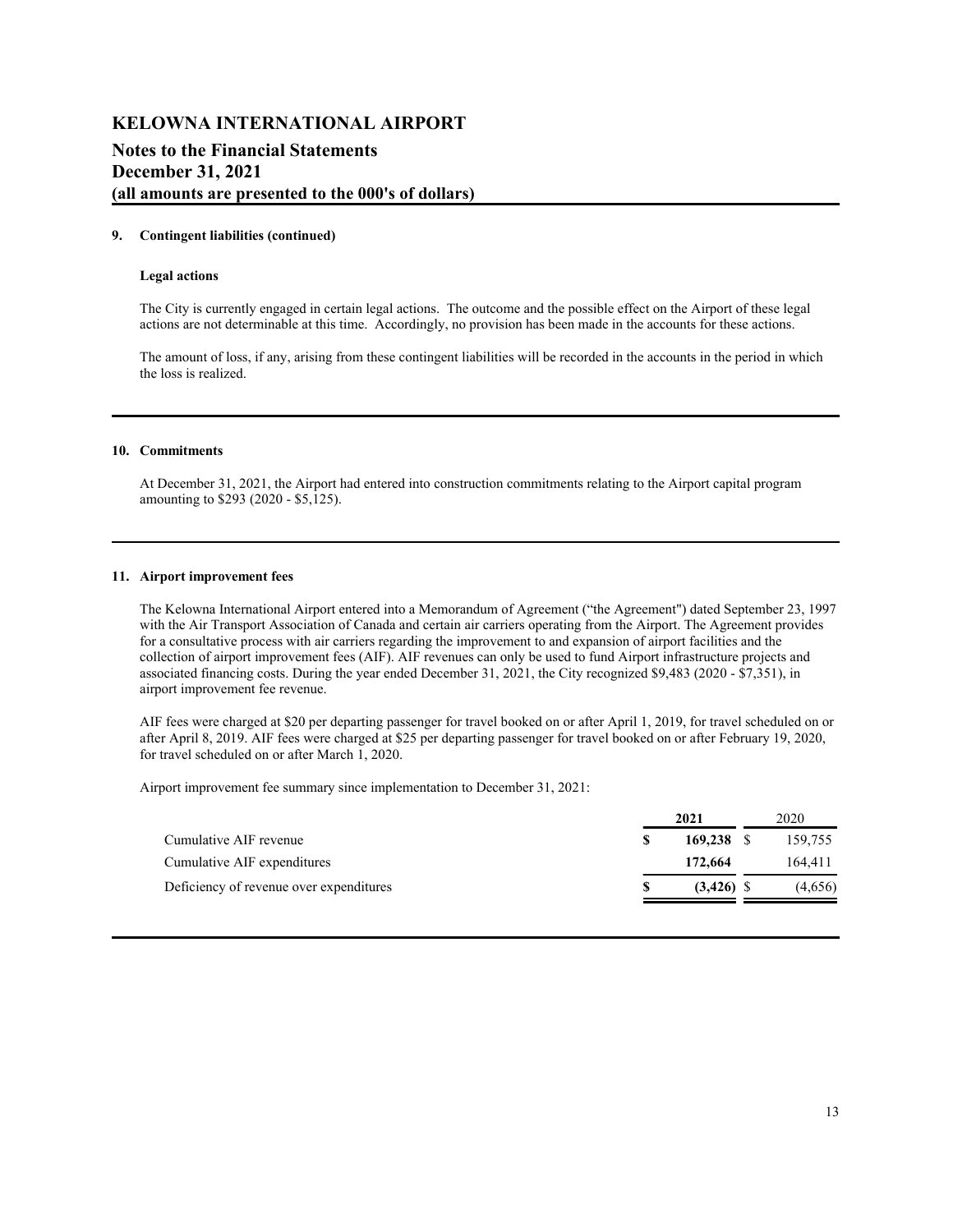### **Notes to the Financial Statements December 31, 2021 (all amounts are presented to the 000's of dollars)**

#### **12. Sale of service by object**

|                        | 2021             |      | 2020   |  |
|------------------------|------------------|------|--------|--|
| Parking revenue        | \$<br>$3,317$ \$ |      | 2,990  |  |
| Airport landing fees   | 2,307            |      | 2,074  |  |
| Airport terminal fees  | 1,723            |      | 1,502  |  |
| Car rental concessions | 1,886            |      | 2,603  |  |
| Terminal concessions   | 346              |      | 297    |  |
| Lease revenue          | 1,650            |      | 1,403  |  |
| Other                  | 1,102            |      | 667    |  |
|                        | \$<br>12,331     | - \$ | 11,536 |  |

#### **13. Government transfers**

Due to the completion or progress of the projects in 2021 there are no deferred revenue balances related to these grants. The Airport received and recorded as revenue the following grants:

|                                              | Type of grant | Project                                             |    | 2021   |    | 2020  |
|----------------------------------------------|---------------|-----------------------------------------------------|----|--------|----|-------|
| Canadian Air Transport Security<br>Authority | Restricted    | Terminal Buildings - baggage<br>handling operations | S  | 116 \$ |    | 122   |
| Province of British Columbia                 | Restricted    | Freshet & Culvert                                   |    |        |    | 232   |
| <b>Federal Government</b>                    | Restricted    | <b>Western Diversification</b>                      |    | 75     |    | 295   |
| Province of British Columbia                 | Restricted    | Provincial COVID-19 Relief                          |    | 720    |    | 500   |
| <b>Federal Government</b>                    | Restricted    | Regional Air Transportation<br>Initiative           |    | 3,261  |    |       |
| <b>Federal Government</b>                    | Restricted    | Airport Relief Fund                                 |    | 3,097  |    |       |
|                                              |               |                                                     | \$ | 7,269  | -S | 1.149 |
|                                              |               |                                                     |    |        |    |       |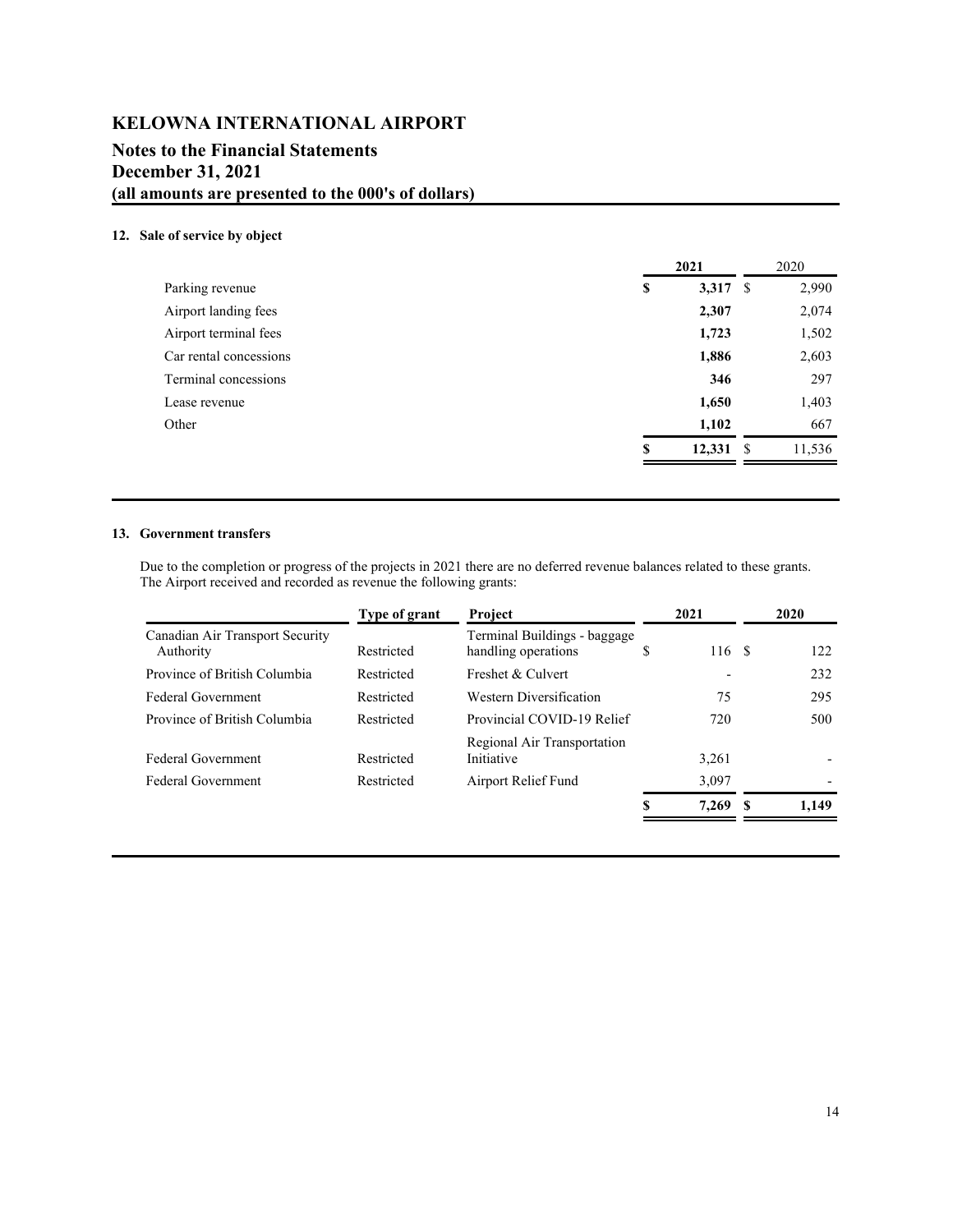### **Notes to the Financial Statements December 31, 2021 (all amounts are presented to the 000's of dollars)**

#### **14. Expenses by object**

Expenses reported by object comprise:

|                                       |    | 2021       |      | 2020   |
|---------------------------------------|----|------------|------|--------|
| Materials and supplies                | \$ | $1,768$ \$ |      | 1,898  |
| Amortization                          |    | 7,543      |      | 7,748  |
| Salaries and benefits                 |    | 4,458      |      | 4,374  |
| Contract and professional services    |    | 5,292      |      | 5,114  |
| Policing and other Municipal services |    | 1,819      |      | 1,699  |
| Interest expense                      |    | 584        |      | 584    |
| Utilities                             |    | 581        |      | 537    |
|                                       | S  | 22,045     | - \$ | 21,954 |
|                                       |    |            |      |        |

#### **15. Budget data**

The budget figures are from the Annual Five-Year Financial Plan Bylaw adopted before May 15<sup>th</sup> of each year. Subsequent amendments have been made by Council to reflect changes in the budget as required by law. Amortization of tangible capital assets was not included in the budget. The table below shows the reconciliation between the approved budget and the budget presented in these financial statements.

|                                            |    | <b>Budget Amount</b> |  |  |
|--------------------------------------------|----|----------------------|--|--|
| Revenue                                    |    |                      |  |  |
| Operating budget                           | \$ | 14,623               |  |  |
| <b>Expenses</b>                            |    |                      |  |  |
| Operating budget                           |    | 16,031               |  |  |
| Capital budget                             |    | 83,101               |  |  |
|                                            |    | 99,132               |  |  |
| Annual deficit per approved budget         |    | (84, 509)            |  |  |
| Add: capital expenses                      |    | 83,101               |  |  |
| Annual deficit per statement of operations | S  | (1, 408)             |  |  |